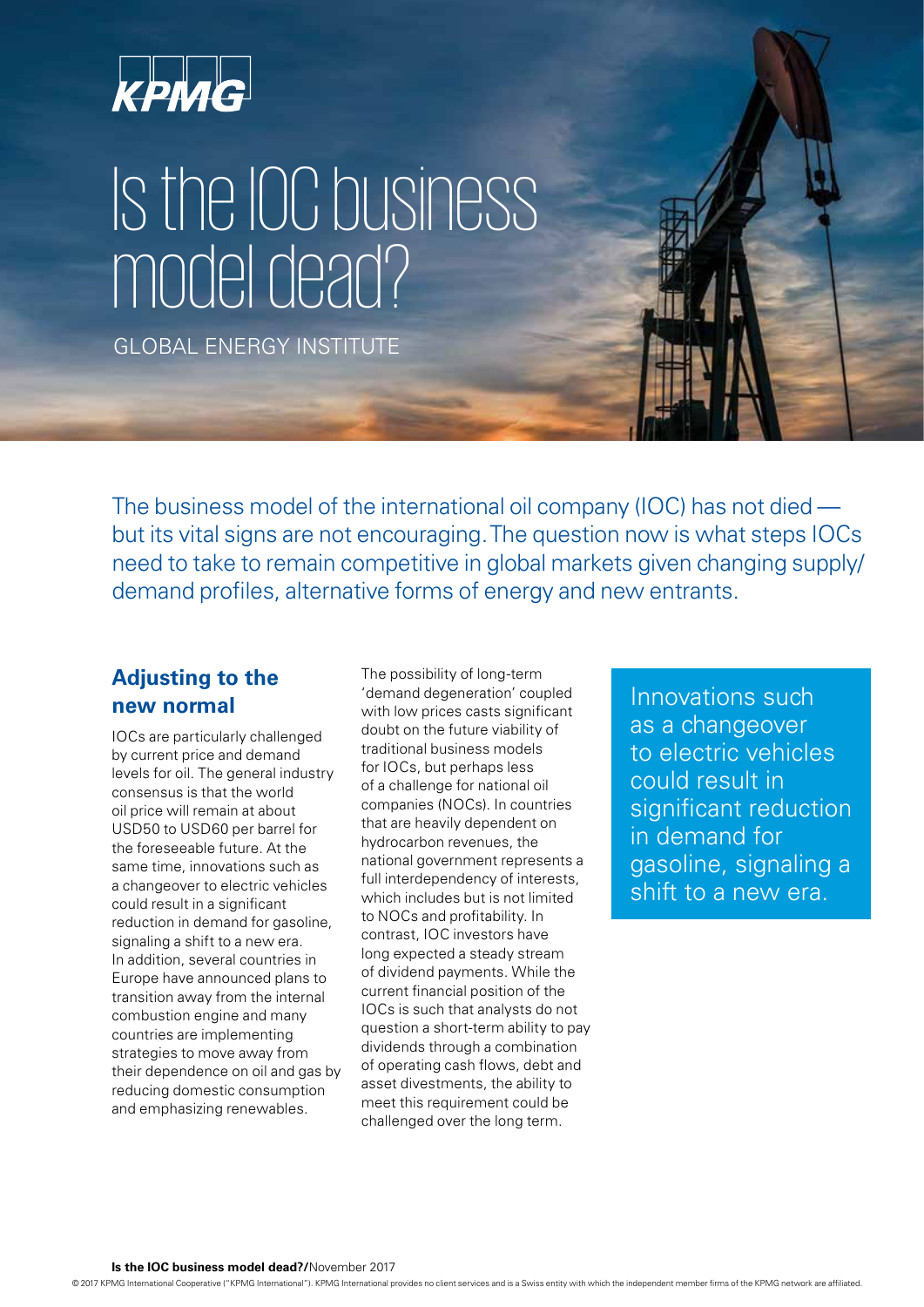## **Shrinking production and rising debt**

Both the IOC share of global production as well as production in absolute terms have experienced stagnation over recent years, with companies unable to return to 2010 volumes. The declining reserves base reduces the potential of the IOC to increase production. IOC earnings and operating cash flows are also experiencing declines, while the IOC debt level between 2010 and 2016 has increased by over 50 percent.

Compared to the break-even costs associated with asset portfolios of the largest NOCs, those of the IOCs seem to be significantly higher, making sizeable portions of their asset portfolios uneconomical at prices below USD60.

In the meantime, NOCs are becoming ever larger in terms of production levels. Saudi Aramco alone is producing around 13.7 million barrels of oil per day compared to the total IOC production of 17.8 billion barrels. As the largest NOC in the world, Saudi Aramco's recent decision to conduct an IPO would add a major new player in the public investment space for the oil and gas market. In fact, this newcomer might challenge investor appetite for IOC shares worldwide which might affect today's combined IOC market capitalization of over USD1 trillion.





and undeveloped) reserves

Source: KPMG International, 2017



#### IOC key cumulative financial indicators

Source: KPMG International, 2017

#### 2 | **Is the IOC business model dead?/**November 2017

© 2017 KPMG International Cooperative ("KPMG International"). KPMG International provides no client services and is a Swiss entity with which the independent member firms of the KPMG network are affiliated.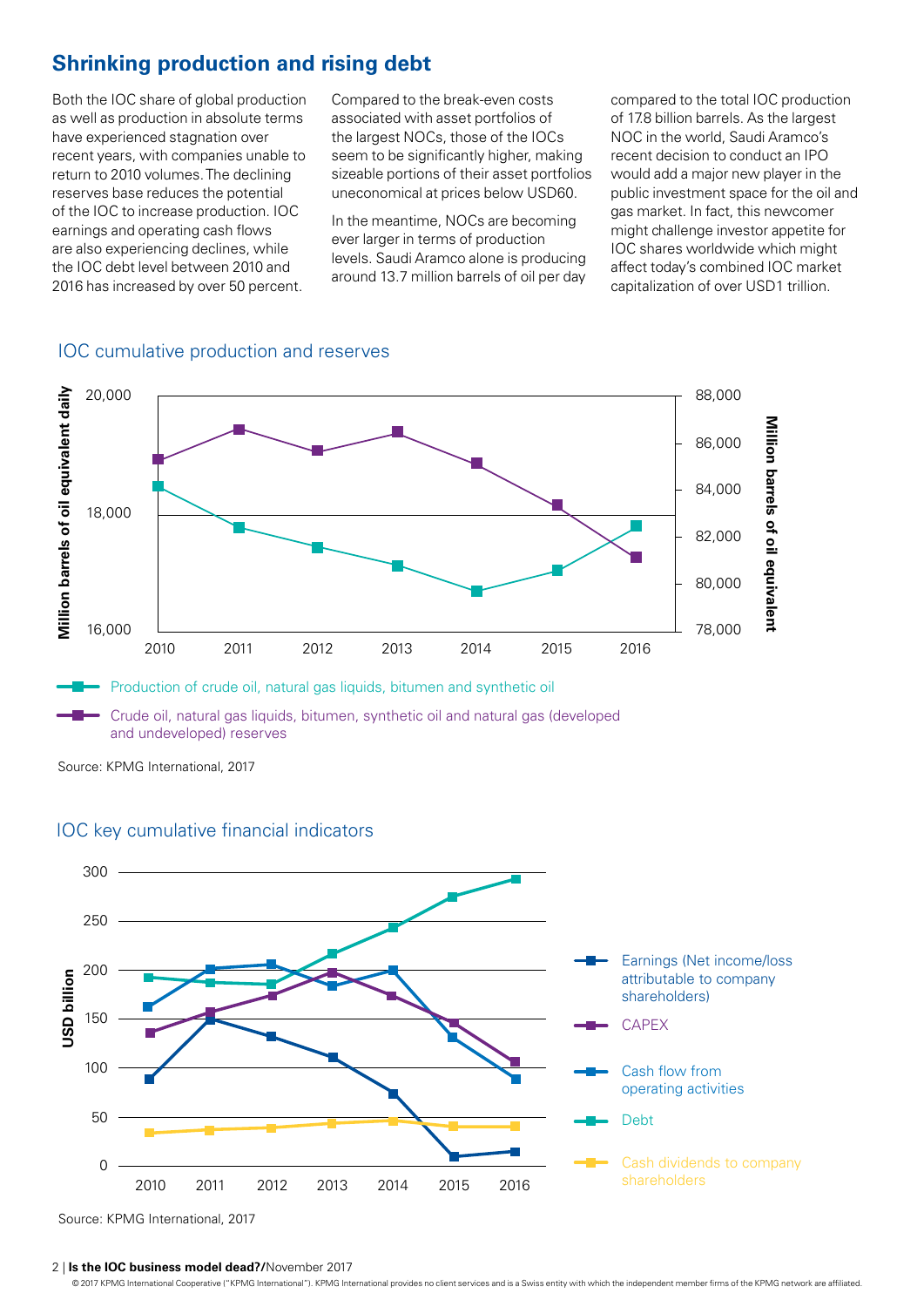# **The need for new strategies**

Since a sustained recovery in the price of oil seems unlikely and future demand is uncertain, IOCs will need to develop convincing long-term strategies for maintaining and increasing shareholder value. It appears that recently announced tactical steps including upstream portfolio rebalancing and expense reduction might no longer be enough to attract investor appetite and ensure their going concern in the coming new era.

As an example of new strategies, several IOCs are continuing to branch into the alternative energy sector. Total in France has acquired battery manufacturer Saft² as well as Lampiris, a green energy distributor in Belgium<sup>3</sup> . Shell has created a green energy department to focus on wind farms<sup>4</sup> , and ExxonMobil is conducting research on algae-based energy sources, carbon capture and storage and energy-saving materials5 . These and similar initiatives will help IOCs expand and diversify their portfolios and better position themselves for competitive advantage in tomorrow's changing energy landscape.

IOCs have many strengths they can leverage as large, highly sophisticated companies.

## **Changes ahead**

IOCs have been able to survive for over a century, but their traditional business model is challenged. Global oil markets are going through fundamental structural changes driven by technological revolutions and geopolitical shifts that are only increasing in size and volatility. IOCs still enjoy significant advantages across the global industry, but they must adapt to current changes or face a future of slow but steady decline.

Since a sustained recovery in the price of oil seems unlikely and future demand is uncertain, IOCs will need to develop convincing long-term strategies for maintaining and increasing shareholder value.

## **IOCs' strengths include:**



#### **Fast response and flexibility**

IOCs are responsible primarily to their investors, not to any particular government or governmental policy. As such, they can respond quickly to changing markets and adapt new business models to meet changing circumstances.



#### **Technical prowess**

IOCs lead the world in developing innovative technology to enhance hydrocarbon finding/extraction activities, field operations, refining and distribution.



#### **Size and reach**

IOCs still rank among the largest oil and gas companies in the world.<sup>1</sup> As major players, they can use their market presence, financial strength, expertise and established network of business relationships to compete with NOCs in established and new markets.

## **What's next**

Stay tuned for additional thought leadership from KPMG's Global Energy Institute for ideas on new operating models for IOCs, including how to win in the non-hydrocarbon arena.

#### 3 | **Is the IOC business model dead?/**November 2017

© 2017 KPMG International Cooperative ("KPMG International"). KPMG International provides no client services and is a Swiss entity with which the independent member firms of the KPMG network are affiliated.

<sup>1</sup> The World's Largest Oil And Gas Companies 2017: Exxon Reigns Supreme, While Chevron Slips, Forbes, 24 May 2017, [https://www.forbes.com/sites/](https://www.forbes.com/sites/laurengensler/2017/05/24/the-worlds-largest-oil-and-gas-companies-2017-exxon-mobil-reigns-supreme-chevron-slips/#4704b3d14f87) [laurengensler/2017/05/24/the-worlds-largest-oil-and-gas-companies-2017-exxon-mobil-reigns-supreme-chevron-slips/#4704b3d14f87](https://www.forbes.com/sites/laurengensler/2017/05/24/the-worlds-largest-oil-and-gas-companies-2017-exxon-mobil-reigns-supreme-chevron-slips/#4704b3d14f87)

<sup>&</sup>lt;sup>2</sup> Total Completes Billion-Dollar Acquisition Of Saft, CleanTechnica, 19 July 2016, [https://cleantechnica.com/2016/07/19/total-completes-billion-dollar-acquisition-saft/](https://cleantechnica.com/2016/07/19/total-completes-billion-dollar-acquisition-saft/ )

Total acquires Lampiris to expand its gas and power distribution activities, Total, 14 June 2016, [https://www.total.com/en/media/news/press-releases/total-acquires](https://www.total.com/en/media/news/press-releases/total-acquires-lampiris-expand-its-gas-and-power-distribution-activities)[lampiris-expand-its-gas-and-power-distribution-activities](https://www.total.com/en/media/news/press-releases/total-acquires-lampiris-expand-its-gas-and-power-distribution-activities)

<sup>4</sup> Shell creates green energy division to invest in wind power, The Guardian, 15 May 2016, [https://www.theguardian.com/business/2016/may/15/shell-creates-green](https://www.theguardian.com/business/2016/may/15/shell-creates-green-energy-division-to-invest-in-wind-power)[energy-division-to-invest-in-wind-power](https://www.theguardian.com/business/2016/may/15/shell-creates-green-energy-division-to-invest-in-wind-power)

<sup>5</sup> ExxonMobil Announces Breakthrough In Renewable Energy, Oil Price, 20 June 2017, [https://oilprice.com/Latest-Energy-News/World-News/ExxonMobil-Announces-](https://oilprice.com/Latest-Energy-News/World-News/ExxonMobil-Announces-Breakthrough-In-Renewable-Energy.html)[Breakthrough-In-Renewable-Energy.html](https://oilprice.com/Latest-Energy-News/World-News/ExxonMobil-Announces-Breakthrough-In-Renewable-Energy.html)